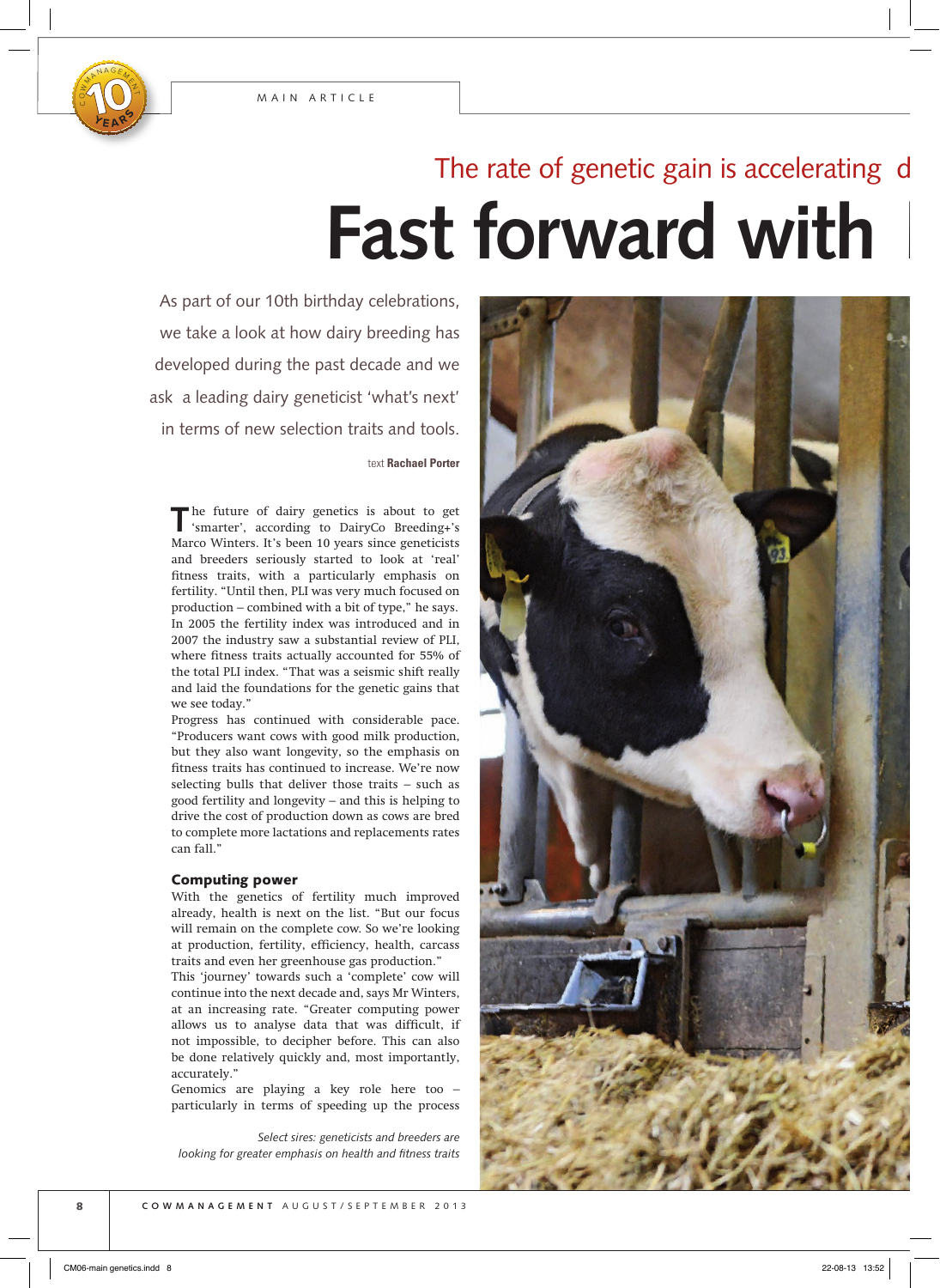# high-speed breeding due to refined breeding tools and technology



and, therefore, the rate of genetic gain. "This technology has already served to improve the reliability of some of the fitness traits and we're also able to get these estimates much earlier than before – even before a sire is producing semen or has daughters on the ground.

The ability to change genetic progress has certainly accelerated. "We knew back in 2005 that we had to find and breed from bulls with good fertility. And then it took us four or five years to find that kind of bull from data on daughters. Now, thanks to genomics, we can identify bulls that improve fertility when they're just a year old."

Mr Winters says that the speed of change is set to increase further as the genomic technology improves and become more sophisticated and refined. This speed is good news, if breeding takes producers in the right direction – healthier, more fertility and more productive cows.

#### Fitness traits

"But is also means that we, as breeders and geneticists, have to work with the industry – right along the food chain – to ensure that we're selecting the right genetics to benefit the cow, the producer, the processor, the consumer and the wider environment.

"Producers still want milk, but not at the expense of other traits. So we'll continue to step up the emphasis on the fitness traits with a close eye on production. The producer wants the best of both. And that's what we're working to give them."

On the horizon Mr Winters sees, for incorporation into PLI, dry matter intake as an actual trait and other production efficiency measures. "We'll also be looking at disease resistance, such as Johne's and bTB, through bull daughter data. Some bulls do sire daughters that are more resistant compared to other bulls.

"Lameness is important too and we're gathering data from hoof trimmers that should allow us to develop a foot health score."

As for fertility, longevity and other fitness traits; "We'll continue to fine tune these, as well as introducing more. Carcass quality, for example, will be invaluable since 50% of beef comes from the dairy herd. So we're analysing data on that at the moment."

Mr Winters also believes that, within the next decade, all cows will be genomically tested. "Much will depend on the price of the test, but it's already dropped considerably during the past three years and will continue to fall."

Using computer programmes to match sires to cows